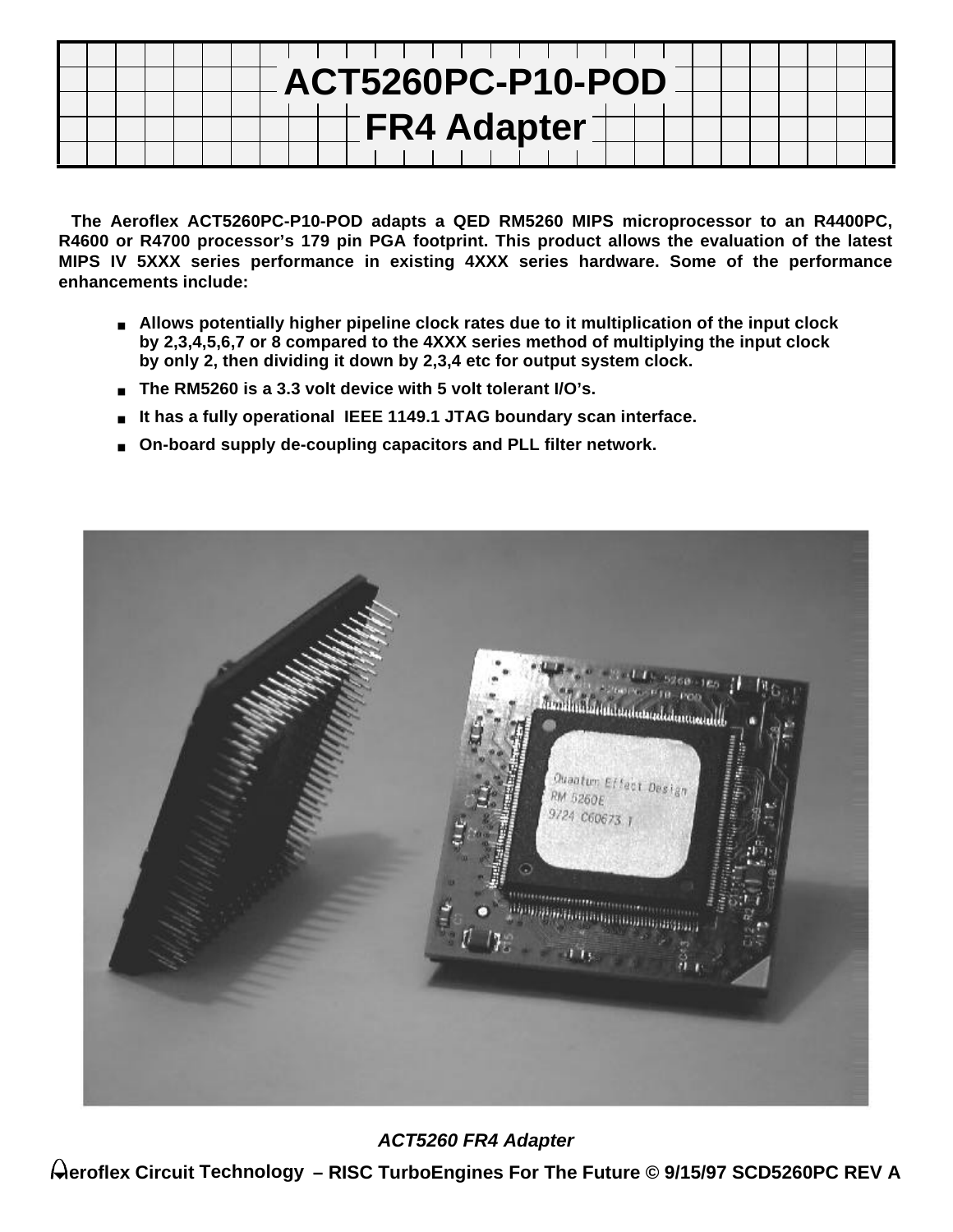# **ACT5260 DESCRIPTION:**

The ACT5260 is a highly integrated superscalar microprocessor that implements a superset of the MIPS IV Instruction Set Architecture(ISA). It has a high performance 64-bit integer unit, a high throughput, fully pipelined 64-bit floating point unit, an operating system friendly memory management unit with a 48-entry fully associative TLB, a 16 KByte 2-way set associative instruction cache, a 16 KByte 2-way set associative data cache, and a high-performance 64-bit system interface. The ACT5260 can issue both an integer and a floating point instruction in the same cycle.

The ACT5260 is ideally suited for high-end embedded control applications such as internetworking, high performance image manipulation, high speed printing, and 3-D visualization.

# **HARDWARE OVERVIEW**

The ACT5260 offers a high-level of integration targeted at high-performance embedded applications. Some of the key elements of the ACT5260 are briefly described below.

### **Superscalar Dispatch**

The ACT5260 has an efficient asymmetric superscalar dispatch unit which allows it to issue an integer instruction and a floating-point computation instruction simultaneously. With respect to superscalar issue, integer instructions include alu, branch, load/store, and floating-point load/store, while floating-point computation instructions include floating-point add, subtract, combined multiply-add, converts, etc. In combination with its high throughput fully pipelined floating-point execution unit, the superscalar capability of the ACT5260 provides unparalleled price/performance in computationally intensive embedded applications.

### **CPU Registers**

Like all MIPS ISA processors, the ACT5260 CPU has a simple, clean user visible state consisting of 32 general purpose registers, two special purpose registers for integer multiplication and division, a program counter, and no condition code bits.

### **Pipeline**

For integer operations, loads, stores, and other non-floating-point operations, the ACT5260 uses the simple 5-stage pipeline also found in the circuits R4600, R4700, and R5000. In addition to this standard pipeline, the ACT5260 uses an extended seven stage pipeline for floating-point operations. Like the R5000, the ACT5260 does virtual to physical translation in parallel with cache access.

### **Integer Unit**

Like the R5000, the ACT5260 implements the MIPS IV Instruction Set Architecture, and is therefore fully upward compatible with applications that run on processors implementing the earlier generation MIPS I-III instruction sets. Additionally, the ACT5260 includes two implementation specific instructions not found in the baseline MIPS IV ISA but that are useful in the embedded market place. Described in detail in a later section, these instructions are integer multiply-accumulate and 3-operand integer multiply.

The ACT5260 integer unit includes thirty-two general purpose 64-bit registers, a load/store architecture with single cycle ALU operations (add, sub, logical, shift) and an autonomous multiply/divide unit. Additional register resources include: the HI/LO result registers for the two-operand integer multiply/ divide operations, and the program counter(PC).

### **Register File**

The ACT5260 has thirty-two general purpose registers with register location 0 hard wired to zero. These registers are used for scalar integer operations and address calculation. The register file has two read ports and one write port and is fully bypassed to minimize operation latency in the pipeline.

## **ALU**

The ACT5260 ALU consists of the integer adder/ subtractor, the logic unit, and the shifter. The adder performs address calculations in addition to arithmetic operations, the logic unit performs all logical and zero shift data moves, and the shifter performs shifts and store alignment operations. Each of these units is optimized to perform all operations in a single processor cycle

For Detail Information regarding the operation of the Quantum Effect Design (QED) RISCMark<sup>™</sup> RM5260™, 64-Bit Superscalar Microprocessor see the QED datasheet.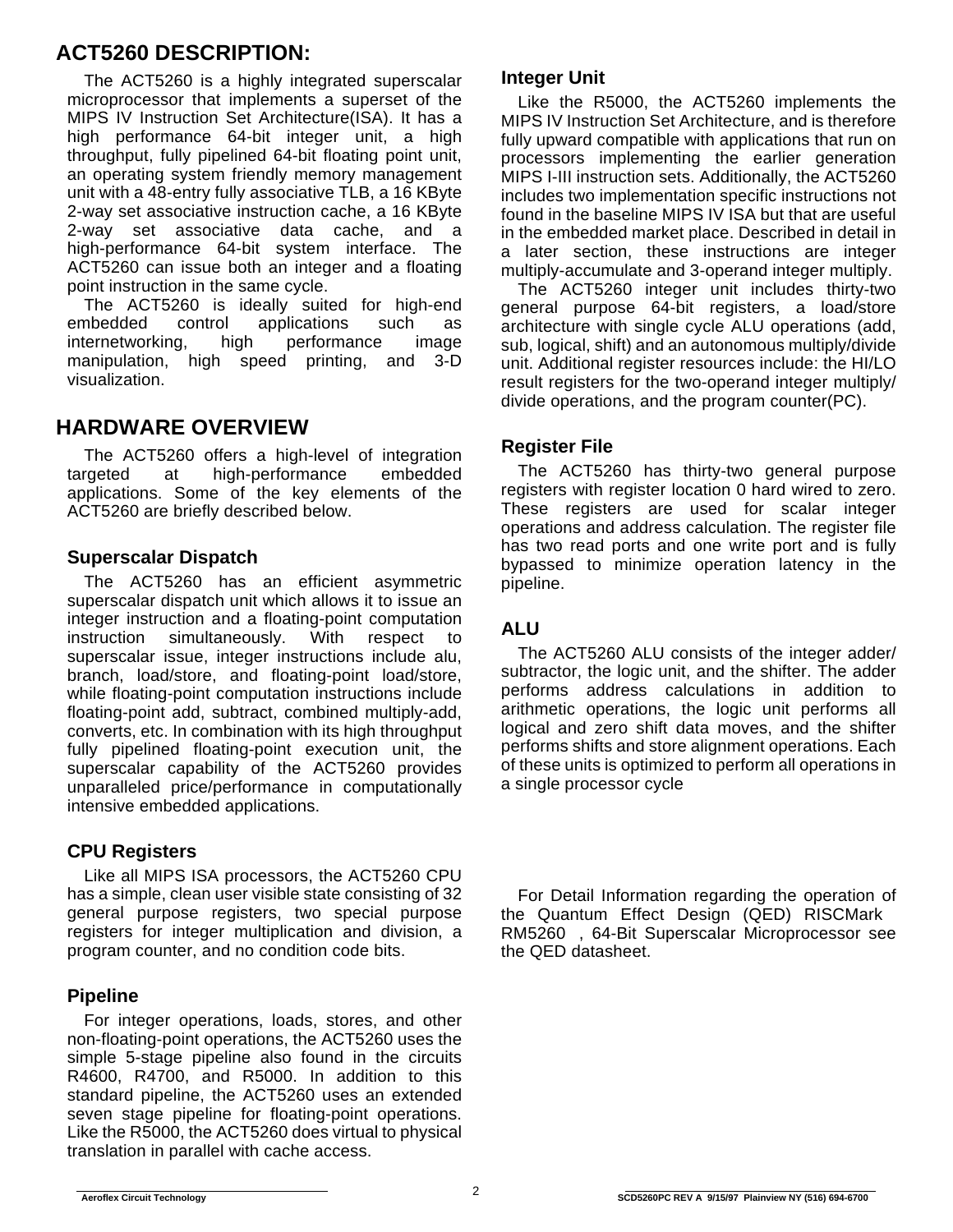# **Application Considerations:**

Although the device has a 4XXX PC 179 pin PGA compatible footprint, it is not a drop-in replacement since the RM5260 has a different clocking scheme. The RM5260 does not generate the system clocks the same as the R4400, R4600 and R4700. Instead, the system clock is an input, which is multiplied up to the pipeline rate. On the adapter, the Tclock and Rclock pins are floating; not connected to anything. SYNCout and IOout are connected to ground to commit possible unconnected CMOS inputs to a level. Depending on the system configuration, accommodating the clocking difference can be as simple as a few re-routing jumpers or generating divisors of the original MasterClock and the addition of some phase-skewing buffers to emulate the Rclock and Tclock system clocks. In addition, the boot time mode bit serial stream needs to be scrutinized before plugging in a RM5260 into an

R4700 or R4400 socket. The R4700 is closest to the RM5260 whereas the R4400 is quite different.

Figure 2 is an example of what had to be done to an Algorithmics P4000i (IDT79S460) Single Board Computer which was originally configured for an R4700 with a 50 MHz input clock (100 MHz pipeline) and a divide by 2 output clock (50 MHz bus rate). With three wire jumpers, the ACT5260PC-P10-POD was up and running with no changes to the boot and monitor PROM or any recompilation of application programs. In this case, the R4700's modebit stream happened to be compatible, where a board jumper used to change the output clocks (Tclock and Rclock) from divide by 2 to divide by 3 had the effect of changing the Pclock multiplier from 2 to 3, upping the pipeline rate up to 150 Mhz without changing the board oscillator.

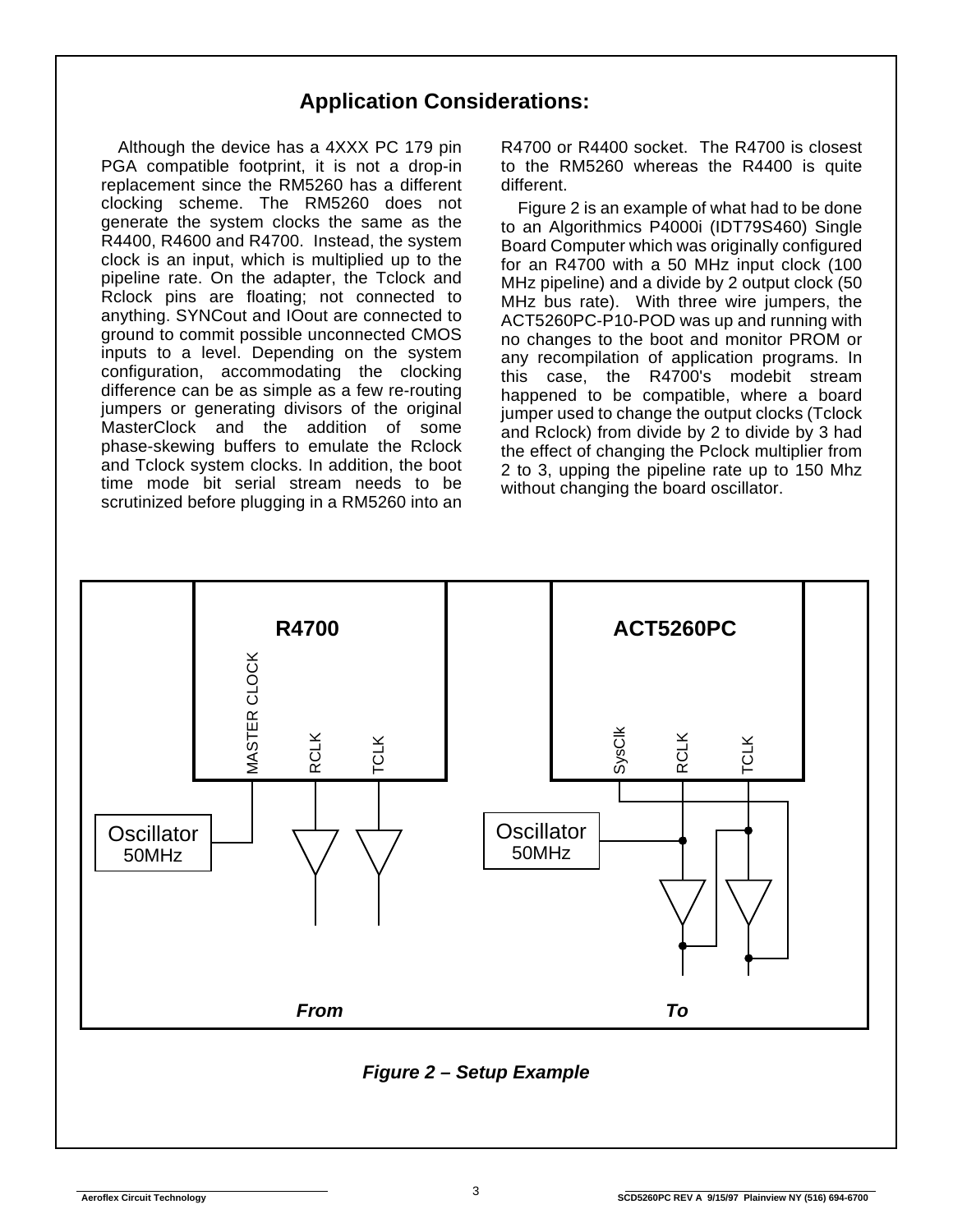|                 | 5260                                                                                                                                                                                                                                                                                                                 |                 | 4700                                                                                                                                                                                                                                                                   |
|-----------------|----------------------------------------------------------------------------------------------------------------------------------------------------------------------------------------------------------------------------------------------------------------------------------------------------------------------|-----------------|------------------------------------------------------------------------------------------------------------------------------------------------------------------------------------------------------------------------------------------------------------------------|
| <b>Mode Bit</b> | <b>Description</b>                                                                                                                                                                                                                                                                                                   | <b>Mode Bit</b> | <b>Description</b>                                                                                                                                                                                                                                                     |
| 0               | Reserved (must be zero)                                                                                                                                                                                                                                                                                              | $\mathbf 0$     | Reserved: Must be zero (0)                                                                                                                                                                                                                                             |
| 4.1             | Write-back data rate<br>$0 \rightarrow DDD$<br>$1 \rightarrow$ DDxDDx<br>$2 \rightarrow$ DDxxDDxx<br>$3 \rightarrow$ DxDxDxDx<br>$4 \rightarrow$ DDxxxDDxxx<br>$5 \rightarrow$ DDxxxxDDxxxx<br>$6 \rightarrow$ DxxDxxDxxDxx<br>$7 \rightarrow$ DDxxxxxxDDxxxxxx<br>$8 \rightarrow$ DxxxDxxxDxxxDxxx<br>9-15 reserved | 4.1             | Write-back data rate<br>$0 \rightarrow D$<br>$1 \rightarrow$ DDx<br>$2 \rightarrow$ DDxx<br>$3 \rightarrow$ DxDx<br>$4 \rightarrow$ DDxxx<br>$5 \rightarrow$ DDxxxx<br>$6 \rightarrow$ DxxDxx<br>$7 \rightarrow$ DDxxxxxx<br>$8 \rightarrow$ DxxxDxxx<br>9-15 reserved |
| 7.5             | Pclock to SysClock Multiplier<br>$0 \rightarrow$ Multiply by 2, 1 $\rightarrow$ Multiply by 3<br>$2 \rightarrow$ Multiply by 4, 3 $\rightarrow$ Multiply by 5<br>$4 \rightarrow$ Multiply by 6, 5 $\rightarrow$ Multiply by 7<br>$6 \rightarrow$ Multiply by 8, 7 reserved                                           | 7.5             | Clock divisor<br>$0 \rightarrow 2, 1 \rightarrow 3$<br>$2 \rightarrow 4, 3 \rightarrow 5$<br>$4 \rightarrow 6, 5 \rightarrow 7$<br>$6 \rightarrow 8, 7 \rightarrow$ reserved                                                                                           |
| 8               | Specifies byte ordering. Logically ORed with<br>BigEndian input signal.<br>$0 \rightarrow$ Little endian<br>$1 \rightarrow$ Big endian                                                                                                                                                                               | 8               | $0 \rightarrow$ Little endian<br>$1 \rightarrow$ Big endian                                                                                                                                                                                                            |
| 10.9            | 00 $\rightarrow$ R4000 compatible non-block writes,<br>01 $\rightarrow$ reserved,<br>10 $\rightarrow$ pipelined non-block writes,<br>$11 \rightarrow$ non-block write re-issue                                                                                                                                       | 10.9            | 00 $\rightarrow$ R4000 compatible,<br>01 $\rightarrow$ reserved,<br>10 $\rightarrow$ pipelined writes,<br>11 $\rightarrow$ write re-issue                                                                                                                              |
| 11              | $0 \rightarrow$ Enable the timer interrupt on Int[5],<br>$1 \rightarrow$ Disable the timer interrupt on Int[5].                                                                                                                                                                                                      | 11              | $0 \rightarrow$ Enable the timer interrupt on Int[5],<br>1 $\rightarrow$ Disable the timer interrupt on Int[5].                                                                                                                                                        |
| 12              | Reserved: Must be zero (0)                                                                                                                                                                                                                                                                                           | 12              | Reserved: Must be zero (0)                                                                                                                                                                                                                                             |
| 14.13           | Output driver strength<br>10 $\rightarrow$ 100% strength (fastest), 11 $\rightarrow$ 83%<br>strength, 00 $\rightarrow$ 67% strength, 01 $\rightarrow$ 50%<br>strength (slowest)                                                                                                                                      | 14.13           | Output driver strength<br>10 $\rightarrow$ 100% strength (fastest), 11 $\rightarrow$ 83%<br>strength, 00 $\rightarrow$ 67% strength, 01 $\rightarrow$ 50%<br>strength (slowest)                                                                                        |
| 15              | Reserved: Must be zero (0)                                                                                                                                                                                                                                                                                           | 15              | $0 \Rightarrow$ TClock[0] enabled,<br>$1 \Rightarrow$ TClock[0] disabled                                                                                                                                                                                               |
| 17.16           | System configuration identifiers - software<br>visible in processor Config[2120]                                                                                                                                                                                                                                     | 16              | $0 \Rightarrow$ TClock[1] enabled,<br>$1 \Rightarrow$ TClock[1] disabled                                                                                                                                                                                               |
|                 |                                                                                                                                                                                                                                                                                                                      | 17              | $0 \Rightarrow$ RClock[0] enabled,<br>$1 \Rightarrow RClock[0]$ disabled                                                                                                                                                                                               |
| 18              | $0 \rightarrow$ Set Timer/Counter to run at Pclock/2<br>$1 \rightarrow$ Set Timer/Counter to run at Pclock                                                                                                                                                                                                           | 18              | $0 \Rightarrow$ RClock[1] enabled,<br>$1 \Rightarrow$ RClock[1] disabled                                                                                                                                                                                               |
| 2119            | Reserved: Must be zero (0)                                                                                                                                                                                                                                                                                           | 25519           | Reserved: Must be zero (0)                                                                                                                                                                                                                                             |
| 2422            | Write address to write data delay in P cycles<br>000 $\rightarrow$ 0 cycles(R5000), , 111 $\rightarrow$ 7 cycles                                                                                                                                                                                                     |                 |                                                                                                                                                                                                                                                                        |
| 255.25          | Reserved: Must be zero (0)                                                                                                                                                                                                                                                                                           |                 |                                                                                                                                                                                                                                                                        |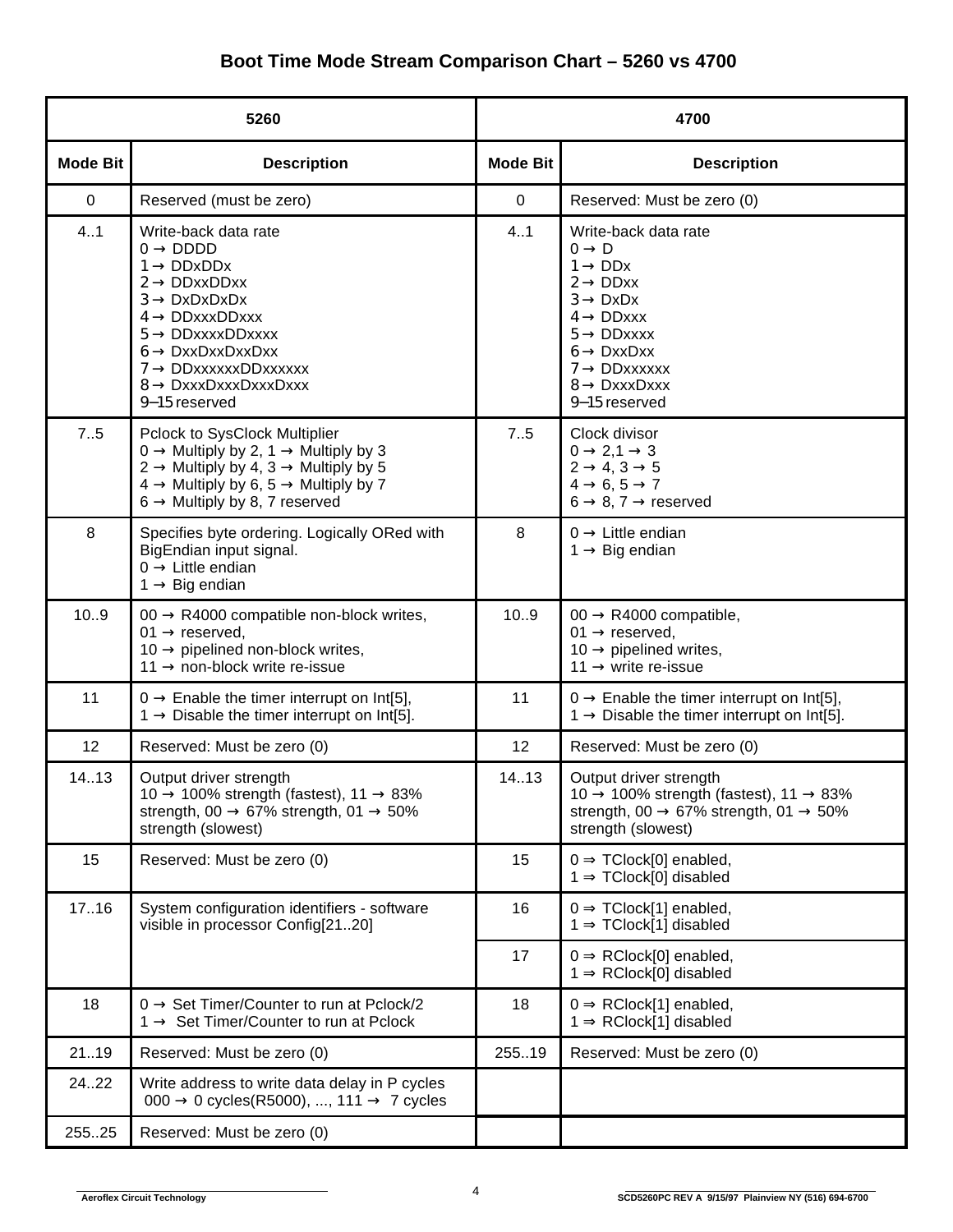





**Figure 4 – Input Timing**



**Figure 5 – SysClock Timing**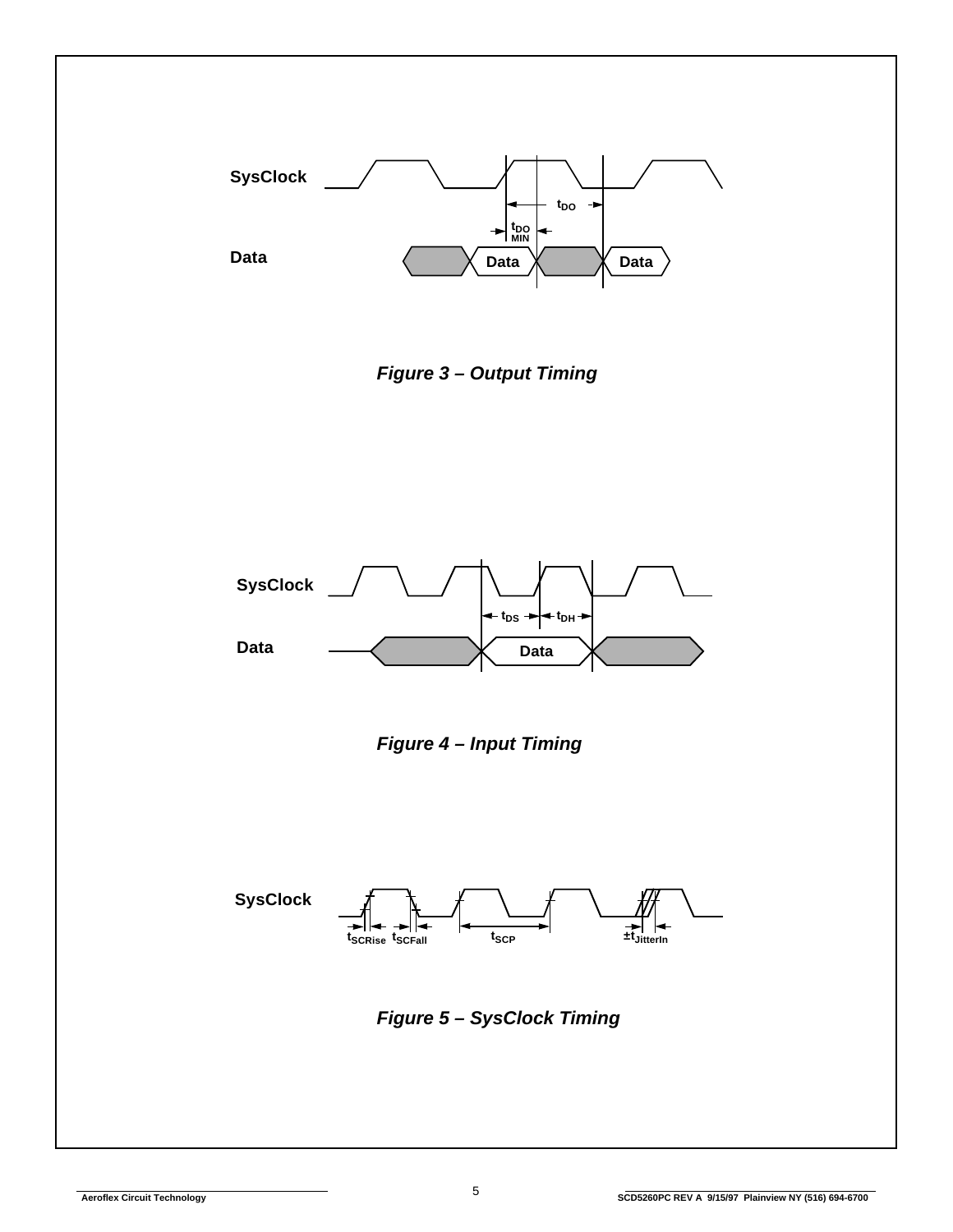# **Absolute Maximum Ratings<sup>1</sup>**

| Symbol                       | Rating                               | Range           | <b>Units</b> |
|------------------------------|--------------------------------------|-----------------|--------------|
| V <sub>TERM</sub>            | Terminal Voltage with respect to GND | $-0.5^2$ to 4.6 |              |
| $\mathsf{T}_{\mathsf{CASE}}$ | <b>Operating Temperature</b>         | 0 to $+85$      | $^{\circ}C$  |
| ${\mathsf T}_{\sf BIAS}$     | Case Temperature under Bias          | $-55$ to $+125$ | $^{\circ}C$  |
| $\mathsf{T}_{\textsf{STG}}$  | <b>Storage Temperature</b>           | $-55$ to $+125$ | °C           |
| <sup>I</sup> IN              | <b>DC Input Current</b>              | $20^{3}$        | mA           |
| <b>I</b> OUT                 | <b>DC Output Current</b>             | 50              | mA           |

Notes:

1. Stresses above those listed under "AbsoluteMaximums Rating" may cause permanent damage to the device. This is a stress rating only and functional operation<br>of the device at these or any other conditions above those indi conditions for extended periods may affect device reliability.

2. VIN minimum = -2.0V for pulse width less than 15nS. VIN maximum should not exceed +5.5 Volts. 3. When VIN < 0V or VIN > Vcc.

4. No more than one output should be shorted at one time. Duration of the short should not exceed more than 30 second.

# **Recommended Operating Conditions**

| Symbol                    | <b>Parameter</b>                               | <b>Minimum</b> | <b>Maximum</b>     | <b>Units</b> |
|---------------------------|------------------------------------------------|----------------|--------------------|--------------|
| $V_{\rm CC}$              | <b>Power Supply Voltage</b>                    | $+3.135$       | $+3.465$           |              |
| $V_{\text{IH}}$           | Input High Voltage                             | $0.7V_{CC}$    | $V_{\rm CC}$ + 0.5 |              |
| $V_{IL}$                  | Input Low Voltage                              | $-0.5$         | $0.2V_{CC}$        |              |
| $\mathsf{T}_{\mathsf{C}}$ | <b>Operating Temperature Case (Commercial)</b> |                | $+85$              | °C           |

### **DC Characteristics**

(VCC =  $3.3V \pm 5\%$ ; TCASE =  $0^{\circ}$ C to +85 $^{\circ}$ C)

| <b>Parameter</b>          |                              |                     | 133 / 150MHz | <b>Units</b>       |        |  |
|---------------------------|------------------------------|---------------------|--------------|--------------------|--------|--|
|                           | Sym                          | <b>Conditions</b>   | Min          | Max                |        |  |
| Output Low Voltage        | $V_{OL1}$                    | $I_{OL} = 20 \mu A$ |              | 0.1                | V      |  |
| Output High Voltage       | $V_{OH1}$                    | $I_{OL}$ = 20 µA    | $Vcc - 0.1$  |                    | V      |  |
| <b>Output Low Voltage</b> | $V_{OL2}$                    | $I_{OL} = 4 mA$     |              | 0.4                | V      |  |
| Output High Voltage       | V <sub>OH2</sub>             | $I_{OL} = 4 mA$     | 2.4          |                    | V      |  |
| Input High Voltage        | $V_{\mathsf{IH}}$            |                     | $0.7V_{CC}$  | $V_{\rm CC}$ + 0.5 | $\vee$ |  |
| Input Low Voltage         | $V_{IL}$                     |                     | $-0.5$       | $0.2V_{CC}$        | $\vee$ |  |
| <b>Input Current</b>      | <sup>I</sup> IN <sub>1</sub> | $V_{IN} = 0V$       | $-20$        | $+20$              | μA     |  |
| <b>Input Current</b>      | I <sub>IN2</sub>             | $V_{IN} = V_{CC}$   | $-20$        | $+20$              | μA     |  |
| <b>Input Current</b>      | $I_{IN3}$                    | $V_{IN} = 5.5V$     | $-250$       | $+250$             | μA     |  |
| Input Capacitance         | $C_{\text{IN}}$              |                     |              | 10                 | pF     |  |
| <b>Output Capacitance</b> | $C_{OUT}$                    |                     |              | 10                 | pF     |  |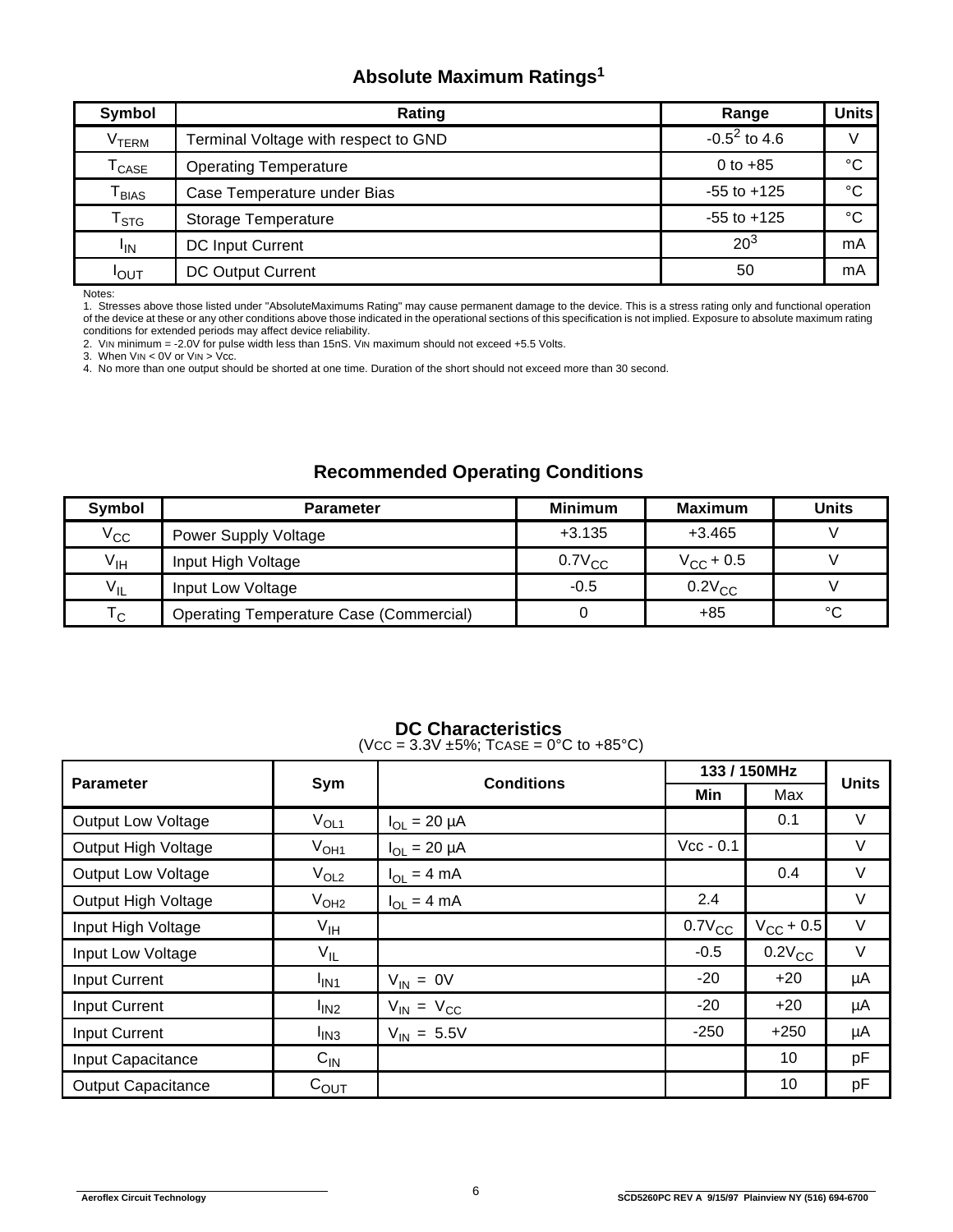### **Power Consumption**

|                                                  |               |                                                                       |                  | 133MHz, 3.3V | 150MHz, 3.3V     |            | <b>Units</b> |  |
|--------------------------------------------------|---------------|-----------------------------------------------------------------------|------------------|--------------|------------------|------------|--------------|--|
| <b>Parameter</b>                                 | <b>Symbol</b> | <b>Conditions</b>                                                     | Typ <sup>5</sup> | Max          | Typ <sup>5</sup> | Max        |              |  |
| <b>Active Operating</b><br><b>Supply Current</b> | ICC1          | $CL =$ 0pF, 150/75MHz, No SysAD<br>activity                           | TBD              | <b>TBD</b>   | <b>TBD</b>       | <b>TBD</b> | mA           |  |
|                                                  | $I_{CC2}$     | $CL = 50pF, 150/75MHz, R4000 write$<br>protocol without FPU operation | 1000             | 1750         | 1150             | 1950       | mA           |  |
| $I_{CC3}$                                        |               | $CL = 50pF$ , 150/75MHz, write<br>re-issue or pipelined writes        | 1100             | 2000         | 1250             | 2250       | mA           |  |
| <b>Standby Current</b>                           | $I_{SB1}$     | $CL =$ 0pF, 150/75MHz                                                 |                  | <b>TBD</b>   |                  | <b>TBD</b> | mA           |  |
| $I_{SB1}$                                        |               | $CL = 50pF, 150/75MHz$                                                |                  | <b>TBD</b>   |                  | <b>TBD</b> | mA           |  |

Notes:

5. Typical integer instruction mix and cache miss rates.

### **AC Characteristics**

 $(VCC = 3.3V \pm 5\%; TCASE = 0°C \text{ to } +85°C)$ 

### **Capacitive Load Deration**

| Symbol     | <b>Parameter</b> | 133 / 150MHz | <b>Units</b> |         |  |
|------------|------------------|--------------|--------------|---------|--|
|            |                  | Minimum      | Maximum      |         |  |
| <b>CLD</b> | Load Derate      |              | ⌒<br>∸       | ns/25pF |  |

### **Clock Parameters**

| <b>Parameter</b>                |                       | <b>Test Conditions</b> |     | 133/150MHz            | <b>Units</b> |  |
|---------------------------------|-----------------------|------------------------|-----|-----------------------|--------------|--|
|                                 | Symbol                |                        | Min | Max                   |              |  |
| SysClock High                   | t <sub>SCHigh</sub>   | Transition $\leq$ 5ns  | 4   |                       | ns           |  |
| <b>SysClock Low</b>             | t <sub>SCLow</sub>    | Transition $\leq$ 5ns  | 4   |                       | ns           |  |
| SysClock Frequency <sup>6</sup> |                       |                        | 33  | 75                    | <b>MHz</b>   |  |
| <b>SysClock Period</b>          | t <sub>SCP</sub>      |                        |     | 30                    | ns           |  |
| Clock Jitter for SysClock       | t <sub>JitterIn</sub> |                        |     | ±250                  | ps           |  |
| <b>SysClock Rise Time</b>       | t <sub>SCRise</sub>   |                        |     | 5                     | ns           |  |
| <b>SysClock Fall Time</b>       | t <sub>SCFall</sub>   |                        |     | 5                     | ns           |  |
| <b>ModeClock Period</b>         | <sup>t</sup> ModeCKP  |                        |     | 256*t <sub>SCP</sub>  | ns           |  |
| <b>JTA Clock Period</b>         | <sup>t</sup> JTAGCKP  |                        |     | $4^*$ t $_{\rm{SCP}}$ | ns           |  |

Notes:

6. Operation of the ACT5260 is only guaranteed with the Phase Loop enabled.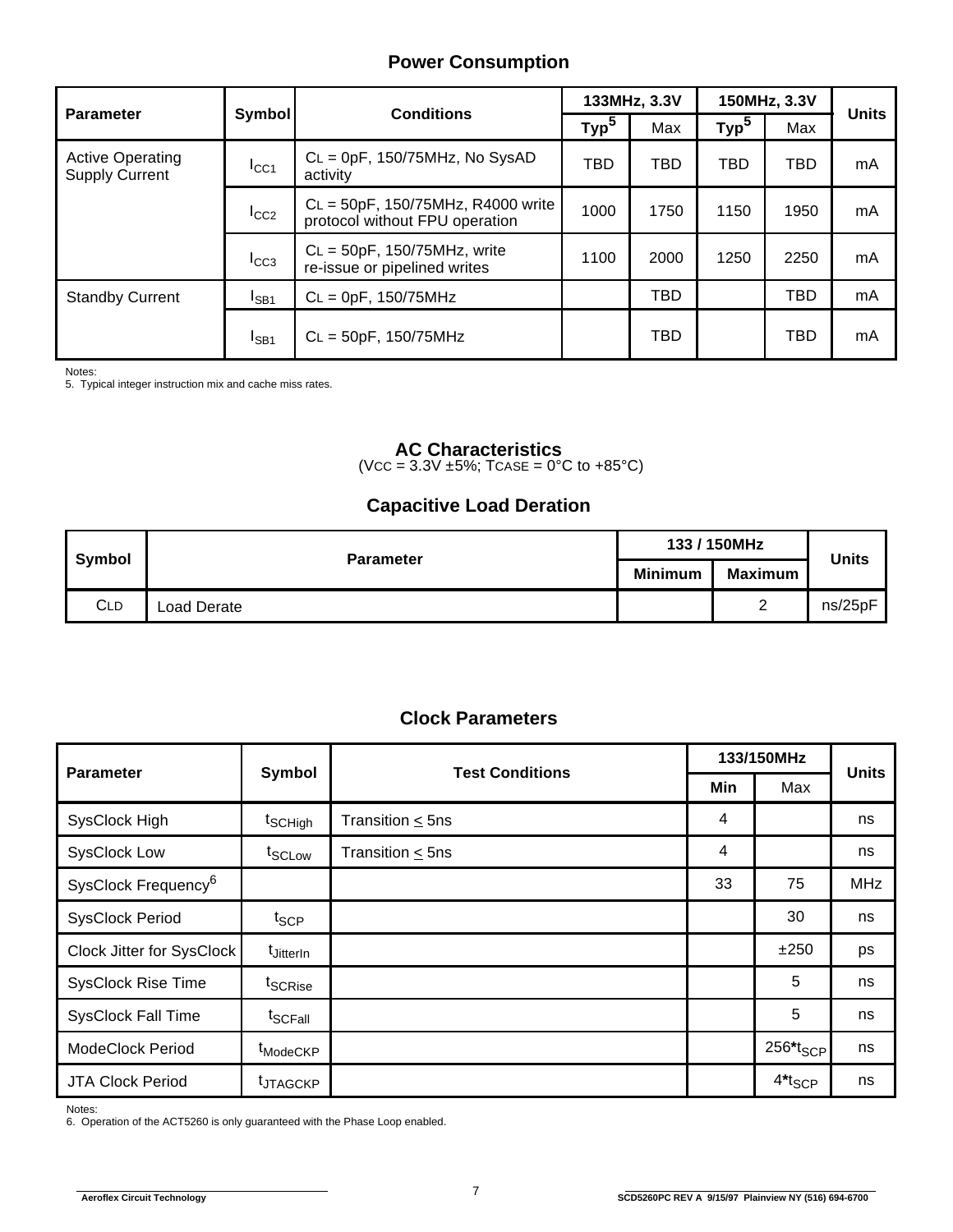# **System Interface Parameters<sup>7</sup>**

| <b>Parameter</b>         | Symbol          | <b>Test Conditions</b>       |            | <b>133MHz</b> | 150MHz     | <b>Units</b> |    |  |
|--------------------------|-----------------|------------------------------|------------|---------------|------------|--------------|----|--|
|                          |                 |                              | Min        | Max           | Min        | Max          |    |  |
| Data Output <sup>8</sup> |                 | $mode_{1413} = 10$ (fastest) | TBD        | TBD           | <b>TBD</b> | <b>TBD</b>   | ns |  |
|                          |                 | $mode_{1413} = 11$           | TBD        | TBD           | <b>TBD</b> | TBD          | ns |  |
|                          | $t_{\text{DO}}$ | $mode_{1413} = 00$           | 1.0        | 8.0           | 1.0        | 8.0          | ns |  |
|                          |                 | $mode_{1413} = 01$ (slowest) | <b>TBD</b> | TBD           | <b>TBD</b> | <b>TBD</b>   | ns |  |
| Data Setup               | $t_{DS}$        | $t_{\text{RISE}} = 5$ ns     | 4.0        |               | 4.0        |              | ns |  |
| Data Hold                | t <sub>DH</sub> | $t_{\mathsf{FALL}}$ = 5ns    | 0          |               | 0          |              | ns |  |

Notes:

7. Timmings are are measured from from 1.5V of the clock to 1.5V of the signal. 8. Capacitive load for all output timing is 50pF.

## **Boot Time Interface Parameters**

| <b>Parameter</b> | Symbol          | <b>Test Conditions</b> |     | 133/150MHz | <b>Units</b>    |
|------------------|-----------------|------------------------|-----|------------|-----------------|
|                  |                 |                        | Min | Max        |                 |
| Mode Data Setup  | फs              |                        |     |            | SysClock cycles |
| Mode Data Hold   | <sup>I</sup> DH |                        |     |            | SysClock cycles |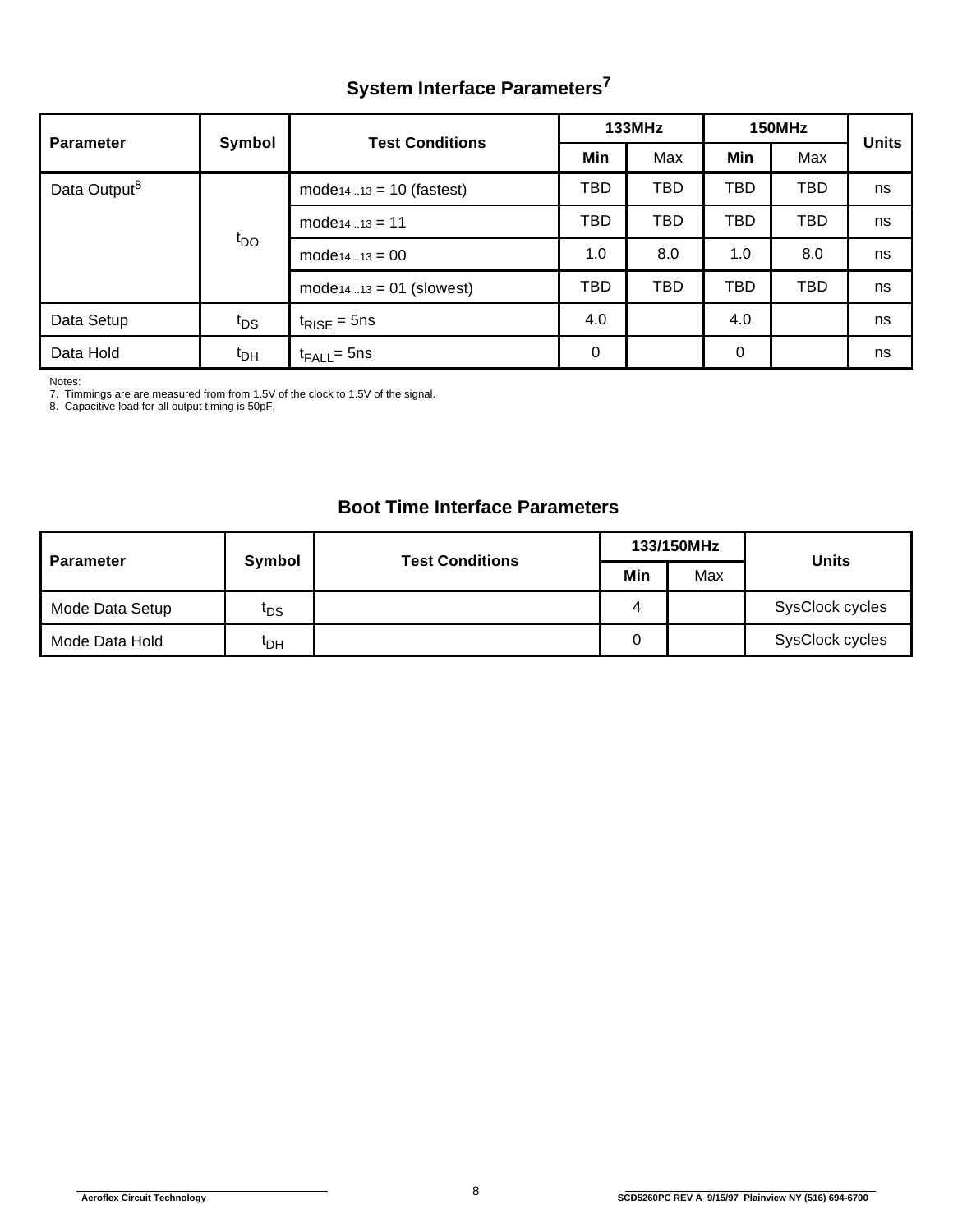# **ACT5260PC Adapter Pinouts**

| 4XXX<br>Signal     | <b>PGA</b><br>Pin    | 5260<br>Pin     | 4XXX<br>Signal                   | <b>PGA</b><br>Pin | 5260<br>Pin | 4XXX<br><b>Signal</b>    | <b>PGA</b><br>Pin                 | 5260<br>Pin              |
|--------------------|----------------------|-----------------|----------------------------------|-------------------|-------------|--------------------------|-----------------------------------|--------------------------|
| <b>INTO</b>        | N <sub>2</sub>       | 93              | SYSAD45                          | <b>B17</b>        | 37          | <b>VCC</b>               | A13                               | <b>VCC</b>               |
| INT <sub>1</sub>   | L3                   | 94              | SYSAD46                          | E17               | 39          | <b>VCC</b>               | A16                               | <b>VCC</b>               |
| INT <sub>2</sub>   | K <sub>3</sub>       | 95              | SYSAD47                          | F17               | 43          | <b>VCC</b>               | <b>B18</b>                        | <b>VCC</b>               |
| INT <sub>3</sub>   | J3                   | 96              | SYSAD48                          | L2                | 115         | <b>VCC</b>               | C <sub>1</sub>                    | <b>VCC</b>               |
| INT4               | H <sub>3</sub>       | 97              | SYSAD49                          | M3                | 119         | <b>VCC</b>               | D18                               | <b>VCC</b>               |
| INT5               | F <sub>2</sub>       | 98              | SYSAD5                           | C <sub>4</sub>    | 8           | <b>VCC</b>               | F <sub>1</sub>                    | <b>VCC</b>               |
| <b>IOIN</b>        | T <sub>13</sub>      | NC              | SYSAD50                          | N3                | 121         | <b>VCC</b>               | G18                               | <b>VCC</b>               |
| <b>IOOUT</b>       | U12                  | <b>GND</b>      | SYSAD51                          | R <sub>2</sub>    | 125         | <b>VCC</b>               | H1                                | <b>VCC</b>               |
| <b>JTCK</b>        | H17                  | 49              | SYSAD52                          | T <sub>3</sub>    | 129         | <b>VCC</b>               | J18                               | <b>VCC</b>               |
| <b>JTDI</b>        | G16                  | 48              | SYSAD53                          | U <sub>3</sub>    | 131         | <b>VCC</b>               | <b>K1</b>                         | <b>VCC</b>               |
| <b>JTDO</b>        | F16                  | 47              | SYSAD54                          | T <sub>6</sub>    | 135         | <b>VCCP</b>              | K17                               | 64                       |
| <b>JTMS</b>        | E16                  | 50              | SYSAD55                          | T7                | 139         | <b>VCC</b>               | L <sub>18</sub>                   | <b>VCC</b>               |
| <b>MODECLK</b>     | <b>B4</b>            | 46              | SYSAD56                          | T <sub>10</sub>   | 141         | <b>VCC</b>               | M1                                | <b>VCC</b>               |
| <b>MODEIN</b>      | U <sub>4</sub>       | 58              | SYSAD57                          | T <sub>11</sub>   | 145         | <b>VCC</b>               | N18                               | <b>VCC</b>               |
| <b>MSTRCLK</b>     | J17                  | 66 <sup>1</sup> | SYSAD58                          | U13               | 149         | <b>VCC</b>               | R <sub>1</sub>                    | <b>VCC</b>               |
| <b>MSTROUT</b>     | P17                  | <b>NC</b>       | SYSAD59                          | V <sub>15</sub>   | 151         | <b>VCC</b>               | T18                               | <b>VCC</b>               |
| <b>RCLK0</b>       | T17                  | NC              | SYSAD6                           | <b>B5</b>         | 12          | <b>VCC</b>               | U1                                | <b>VCC</b>               |
| RCLK1              | R <sub>16</sub>      | <b>NC</b>       | SYSAD60                          | T <sub>15</sub>   | 164         | <b>VCC</b>               | V3                                | <b>VCC</b>               |
| <b>SYNCIN</b>      | J16                  | <b>NC</b>       | SYSAD61                          | U17               | 166         | <b>VCC</b>               | V <sub>6</sub>                    | <b>VCC</b>               |
| <b>SYNCOUT</b>     | P16                  | <b>GND</b>      | SYSAD62                          | N <sub>16</sub>   | 170         | <b>VCC</b>               | V8                                | <b>VCC</b>               |
| <b>SYSAD0</b>      | J2                   | 189             | SYSAD63                          | N17               | 174         | <b>VCC</b>               | V10                               | <b>VCC</b>               |
| SYSAD1             | G <sub>2</sub>       | 193             | SYSAD7                           | <b>B6</b>         | 16          | <b>VCC</b>               | V <sub>12</sub>                   | <b>VCC</b>               |
| SYSAD10            | C <sub>12</sub>      | 26              | SYSAD8                           | <b>B9</b>         | 18          | <b>VCC</b>               | V14                               | <b>VCC</b>               |
| SYSAD11            | <b>B14</b>           | 28              | SYSAD9                           | <b>B11</b>        | 22          | <b>VCC</b>               | <b>V17</b>                        | <b>VCC</b>               |
| SYSAD12            | <b>B15</b>           | 32              | <b>SYSADC0</b>                   | C8                | 183         | <b>VCC</b>               | T9                                | <b>VCC</b>               |
| SYSAD13            | C16                  | 36              | SYSADC1                          | G17               | 187         | GND                      | A <sub>3</sub>                    | <b>GND</b>               |
| SYSAD14            | D17                  | 38              | SYSADC2                          | T <sub>8</sub>    | 175         | <b>GND</b>               | A <sub>6</sub>                    | <b>GND</b>               |
| SYSAD15            | E18                  | 42              | SYSADC3                          | L16               | 179         | <b>GND</b>               | A <sub>8</sub>                    | <b>GND</b>               |
| SYSAD16            | <b>K2</b>            | 114             | SYSADC4                          | <b>B8</b>         | 184         | <b>GND</b>               | A10                               | <b>GND</b>               |
| SYSAD17            | M <sub>2</sub>       | 118             | SYSADC5                          | H16               | 188         | <b>GND</b>               | A12                               | <b>GND</b>               |
| SYSAD18            | P <sub>1</sub>       | 120             | SYSADC6                          | U8                | 176         | <b>GND</b>               | A14                               | <b>GND</b>               |
| SYSAD19            | P <sub>3</sub>       | 124             | <b>SYSADC7</b>                   | L17               | 180         | <b>GND</b>               | A17                               | <b>GND</b>               |
| SYSAD2             | E <sub>1</sub>       | 197             | <b>SYSCMD0</b>                   | E <sub>2</sub>    | 73          | <b>GND</b>               | A18                               | <b>GND</b>               |
| SYSAD20            | T <sub>2</sub>       | 128             | SYSCMD1                          | D <sub>3</sub>    | 74          | <b>GND</b>               | <b>B1</b>                         | <b>GND</b>               |
| SYSAD21            | <b>T4</b>            | 130             | SYSCMD2                          | <b>B2</b>         | 75          | <b>GND</b>               | C18                               | <b>GND</b>               |
| SYSAD22            | U <sub>5</sub>       | 134             | SYSCMD3                          | A <sub>5</sub>    | 76          | <b>GND</b>               | D <sub>1</sub>                    | <b>GND</b>               |
| SYSAD23            | U <sub>6</sub><br>U9 | 138             | SYSCMD4                          | <b>B7</b><br>C9   | 79<br>80    | <b>GND</b>               | F18                               | <b>GND</b>               |
| SYSAD24<br>SYSAD25 | U11                  | 140<br>144      | <b>SYSCMD5</b><br><b>SYSCMD6</b> | <b>B10</b>        |             | <b>GND</b><br><b>GND</b> | G <sub>1</sub><br>H <sub>18</sub> | <b>GND</b><br><b>GND</b> |
| SYSAD26            | T12                  | 148             | SYSCMD7                          | <b>B12</b>        | 83<br>84    | <b>GND</b>               | J <sub>1</sub>                    | GND                      |
| SYSAD27            | U14                  | 150             | <b>SYSCMD8</b>                   | C13               | 85          | <b>VSSP</b>              | K16                               | 65                       |
| SYSAD28            | U15                  | 163             | <b>SYSCMDP</b>                   | C <sub>14</sub>   | 86          | <b>GND</b>               | K18                               | <b>GND</b>               |
| SYSAD29            | T16                  | 165             | <b>TCLK0</b>                     | C17               | NC          | <b>GND</b>               | L1                                | <b>GND</b>               |
| SYSAD3             | E3                   | 199             | TCLK1                            | D16               | <b>NC</b>   | <b>GND</b>               | M18                               | <b>GND</b>               |
| SYSAD30            | <b>R17</b>           | 169             | <b>VCCOK</b>                     | M17               | 110         | <b>GND</b>               | <b>N1</b>                         | <b>GND</b>               |
| SYSAD31            | M16                  | 173             | <b>CLDRST</b>                    | T14               | 109         | <b>GND</b>               | P18                               | GND                      |
| SYSAD32            | Н2                   | 190             | EXTRQST                          | U <sub>2</sub>    | 107         | <b>GND</b>               | R <sub>18</sub>                   | GND                      |
| SYSAD33            | G3                   | 194             | <b>FAULT</b>                     | <b>B16</b>        | NC          | <b>GND</b>               | <b>T1</b>                         | GND                      |
| SYSAD34            | F3                   | 198             | NMI                              | U7                | 106         | <b>GND</b>               | U18                               | <b>GND</b>               |
| SYSAD35            | D <sub>2</sub>       | 200             | <b>RDRDY</b>                     | T <sub>5</sub>    | 59          | <b>GND</b>               | V <sub>1</sub>                    | <b>GND</b>               |
| SYSAD36            | C3                   | 7               | <b>RELEASE</b>                   | V5                | 63          | <b>GND</b>               | ٧2                                | GND                      |
| SYSAD37            | <b>B3</b>            | 9               | <b>RESET</b>                     | U16               | 108         | <b>GND</b>               | V <sub>4</sub>                    | <b>GND</b>               |
| SYSAD38            | C6                   | 13              | VALIDOUT                         | R <sub>3</sub>    | 62          | <b>GND</b>               | V <sub>7</sub>                    | <b>GND</b>               |
| SYSAD39            | C7                   | 17              | <b>VALIDIN</b>                   | P <sub>2</sub>    | 61          | <b>GND</b>               | V9                                | <b>GND</b>               |
| SYSAD4             | C <sub>2</sub>       | 6               | <b>WRRDY</b>                     | C <sub>5</sub>    | 60          | <b>GND</b>               | V <sub>11</sub>                   | <b>GND</b>               |
| SYSAD40            | C10                  | 19              | <b>VCC</b>                       | A2                | <b>VCC</b>  | <b>GND</b>               | V13                               | <b>GND</b>               |
| SYSAD41            | C <sub>11</sub>      | 23              | <b>VCC</b>                       | A4                | <b>VCC</b>  | <b>GND</b>               | V16                               | GND                      |
| SYSAD42            | B13                  | 27              | <b>NC</b>                        | A7                | <b>NC</b>   | <b>GND</b>               | V18                               | <b>GND</b>               |
| SYSAD43            | A15                  | 29              | <b>VCC</b>                       | A <sub>9</sub>    | <b>VCC</b>  | <b>GND</b>               |                                   | 111 <sup>2</sup>         |
| SYSAD44            | C <sub>15</sub>      | 33              | <b>VCC</b>                       | A11               | <b>VCC</b>  | NC                       | U10                               | <b>NC</b>                |

**Notes: 1. 5260 pin function SysClk 2. 5260 pin function BigEndian**